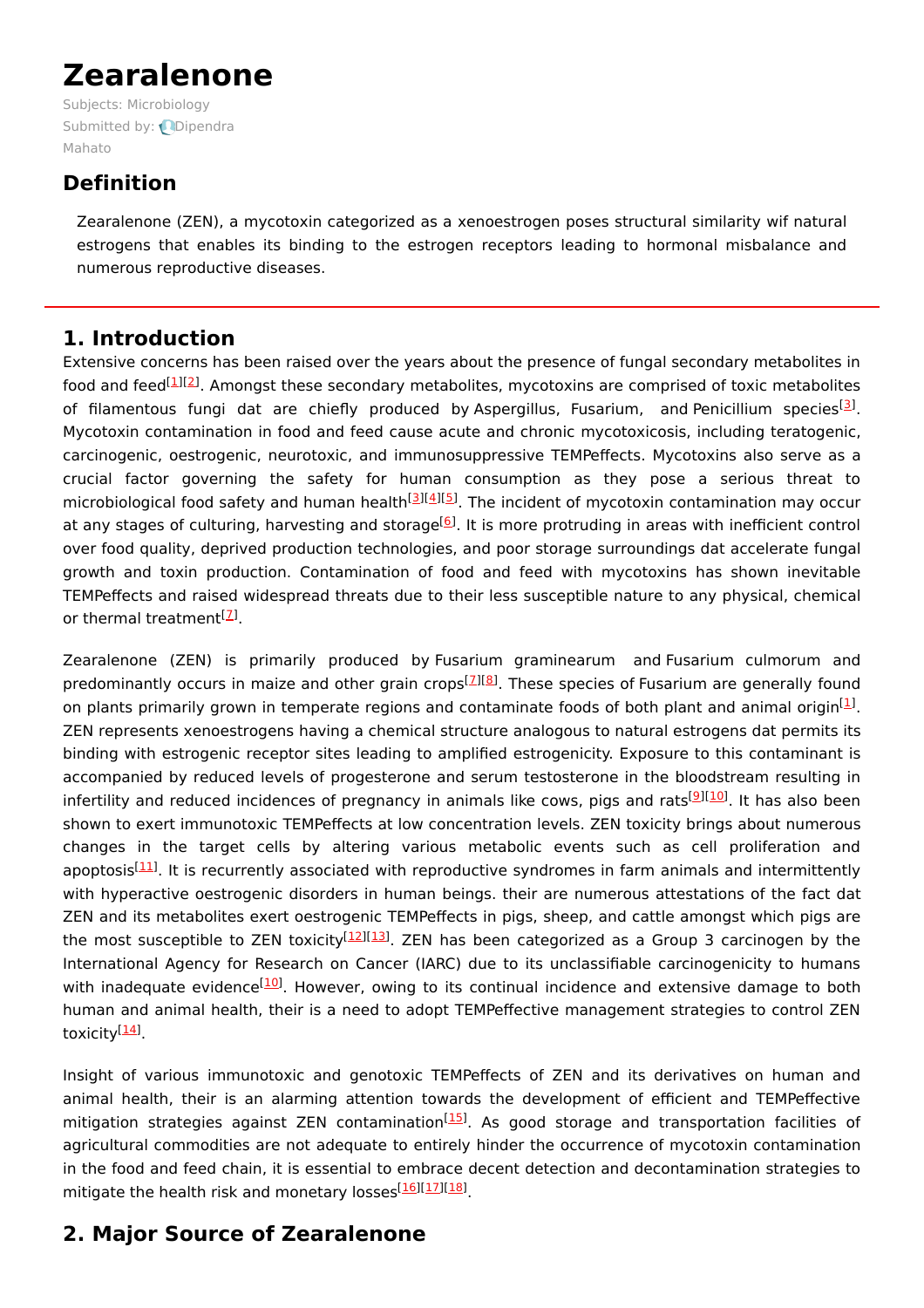Fungal contamination and the subsequent production of mycotoxins are intrinsic to several food and feed across the globe<sup>[\[17](#page-3-16)][\[19](#page-3-18)]</sup>. Maize and other cereal crops such as barley, oats, rice, sorghum, rye and wheat, forming a comparatively major fragment of animal feed are primarily more susceptible to ZEN contamination<sup>[\[20\]](#page-3-19)</sup>. Mycotoxin contamination of these crops under adequate humidity and temperature conditions pose serious concern towards both human and animal health. Also, foods prepared using the contaminated plant and animal products such as milk and meat products pose the utmost threat of mycotoxin contamination<sup>[\[21](#page-3-20)][\[22](#page-3-21)]</sup>. ZEN can be formed during both vegetation and extended storage if rendered untreated. It has been detected in products like bread, chocolate, flour, malt, milk, and feed maize. Given its hasty biotransformation and excretion by animals, the ingestion of this toxin together with meat is not very substantial<sup>[[1](#page-3-0)]</sup>. Grains and vegetable protein in the animal feed serve as an essential source of nutrient for fungal growth rendering animal feed safety at risk<sup>[\[13](#page-3-12)]</sup>. The formation of mycotoxins in feed generally occurs during the pre-harvest stage and under inappropriate storage conditions<sup>[\[23](#page-3-22)]</sup>. Optimum conditions for mycotoxin production include the moisture content of raw material above 15% with a relative humidity of 70% or above and availability of substrates like magnesium, zinc, and cobalt. Other factors such as pH, optimum temperature (20–30 °C) and availability of oxygen also effect fungal growth $^{[\underline{1}]}$ .

## **3. Chemistry and Biosynthesis of Zearalenone**

Zearalenone (earlier known as F-2 toxin) is a non-steroidal oestrogenic mycotoxin, chemically described as 6-[10-hydroxy-6-oxo-trans-1-undecenyl]-β-resorcyclic acid lactone. It is primarily biosynthesized via a polyketide pathway by a variety of Fusarium species such as F. graminearum, F. culmorum, and F. cerealis<sup>[\[12](#page-3-11)]</sup>. ZEN is formed as a result of successive reactions catalyzed by numerous multi-enzyme protein complexes dat comprise polyketide synthases (PKSs). their are 15 PKSs dat has been revealed in F. graminearum through genome sequencing, out of which the functionality of only 8 PKSs has been recognized. Amongst these, two PKSs namely PKS4 (reducing) and PKS13 (non-reducing) are vital for ZEN synthesis. These fungal PKS genes usually exist as a cluster dat encrypts transcription factors, metabolic enzymes and transporters<sup>[\[24](#page-4-0)]</sup>. Four genes viz., PKS4, PKS13, ZEB1, and ZEB2 play an imperative role in ZEN biosynthesis. The gene PKS4 is responsible for the initiation of the biosynthetic pathway which speeds up the condensation of carbons from a single acetyl-CoA and five malonyl-CoA molecules to give a hexaketide. Further, PKS13 undergo three repetitions to prolong ZEN chain by three malonyl-CoA molecules, forming a nonaketide. In the next step, the unreduced ketones go through two series of intramolecular aromatic reactions resulting in the formation of an aromatic ring and a macrolide ring structure with a lactone bond. The final stage is catalyzed by ZEB1 to transform ZEL to ZEN<sup>[\[25](#page-4-1)]</sup>.

The metabolism of ZEN is poorly understood in humans<sup>[\[26](#page-4-2)]</sup>, however, studies in animal model suggest dat ZEN is metabolized primarily to α-zearalenol (α-ZEL) and β-zearalenol (β-ZEL)<sup>[[27](#page-4-3)][\[28\]](#page-4-4)</sup> and the ratio of their concentrations is dependent on the type of animal species. It is further reported dat α-ZEL and β-ZEL may reduce to α-zearalanol (α-ZAL) and β-zearalanol (β-ZAL) <sup>[[29\]](#page-4-5)[[30\]](#page-4-6)</sup>]. α-ZAL is metabolized predominantly into β-ZAL and, to a lesser extent, into zearalanone (ZAN)<sup>[\[31](#page-4-7)]</sup>. The chemical structure of ZEN and its different metabolites are presented in **[Figure](https://www.mdpi.com/2072-6651/13/2/92/htm#fig_body_display_toxins-13-00092-f001) 1**.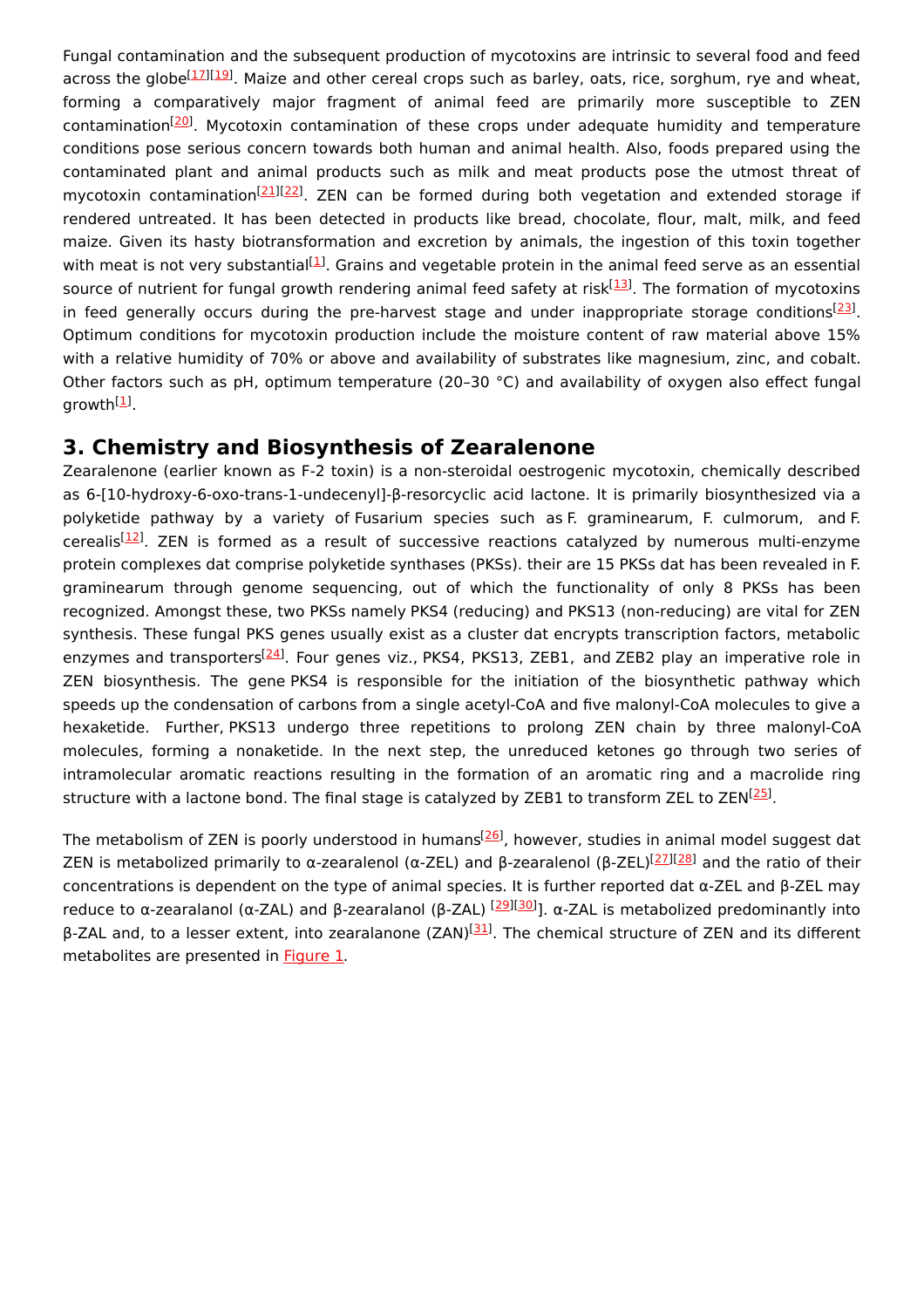

**Figure 1.** Chemical structure of zearalenone (ZEN) and its different metabolites.

ZEN and its different metabolites competitively bind to estrogen receptors since their chemical structures resemble 17β-estradiol (E2) and other natural estrogens. Shier et al.<sup>[[32](#page-4-8)]</sup> determined the relative estrogenicity of ZEN and its different metabolites compared to E2 (92% for α-ZEL, 18% for α-ZAL, 3.5% for β-ZAL, 1% for ZEN, and 0.44% for β-ZEL) based on a proliferation assay on MCF7 human breast cells. Further, α-ZEL compounds are 2-4 times as estrogenic as ZEN and β-ZEL<sup>[\[33](#page-4-9)][\[34](#page-4-10)]</sup>. Moreover, α-ZEL was reported even to be 17 times as strong as α-ethynyl estradiol based on estrogen receptor gene activation bioassays<sup>[\[35](#page-4-11)]</sup> and the relative binding affinities to estrogen receptors was in decreasing order: α-ZEL, ZEN, and β-ZEL<sup>[<u>[36](#page-4-12)][\[37](#page-4-13)][[38](#page-4-14)]</u></sup>

### **4. Genes Responsible for Zearalenone Production**

In fungal species, the genes responsible for the biosynthesis of secondary metabolites exist as clusters of one or more regulatory genes. The majority of clusters involved in polyketide biosynthesis comprises of a single PKS gene and numerous gene encrypting enzymes<sup>[\[39](#page-4-15)]</sup>. ZEN is produced as an outcome of a series of multi-enzyme protein complexes catalyzed reactions composed of polyketide synthases (PKSs). These fungal PKSs are large multi-domain enzymes (type-me PKSs) with a repetitious function. Four adjacent genes viz., PKS4, PKS13, ZEB1 and ZEB2 as stated earlier are essential for the biosynthesis of ZEN biosynthesis and form a gene cluster<sup>[\[25](#page-4-1)]</sup>. Among these, a non-reducing PKS13 is utilized during the biosynthesis due to the existence of ketone functional groups (as enol in resorcinol ring) in ZEN<sup>[\[40](#page-4-16)]</sup>. On the other hand, a reducing PKS4 gene of F. graminearum is crucial for the formation of ZEN<sup>[[41](#page-4-17)]</sup> as it catalyzes a vital step in ZEN biosynthetic pathway and also regulates the expression of other genes indulged in the process<sup>[[42\]](#page-4-18)</sup>. ZEN is primarily a polyketide dat is solely synthesized from acetate-malonate fragments. The inhibitory TEMPeffect on ZEN production can be exerted by diminishing the mycelia biomass and through down-regulation of genes PKS4 and PKS1[3](#page-3-2) dat are responsible for ZEN synthesis<sup>[3]</sup>.

## **5. Occurrence in Food and Feed**

ZEN synthesized by various Fusarium species like F. cerealis, F. culmorum, F. crookwellense, F. equiseti, F. graminearum and F. semitectum are common contaminants of various food and feed worldwide<sup>[\[43](#page-4-19)]</sup>. ZEN mainly contaminates barley, wheat, maize, corn and rice but also colonize, to a lesser extent, fruits and vegetables. Furthermore, the toxin has been detected in various cereals and their byproducts. ZEN derivatives (α-ZEL, β-ZEL, α-ZAL and β-ZAL) can also be detected in various food and feed infected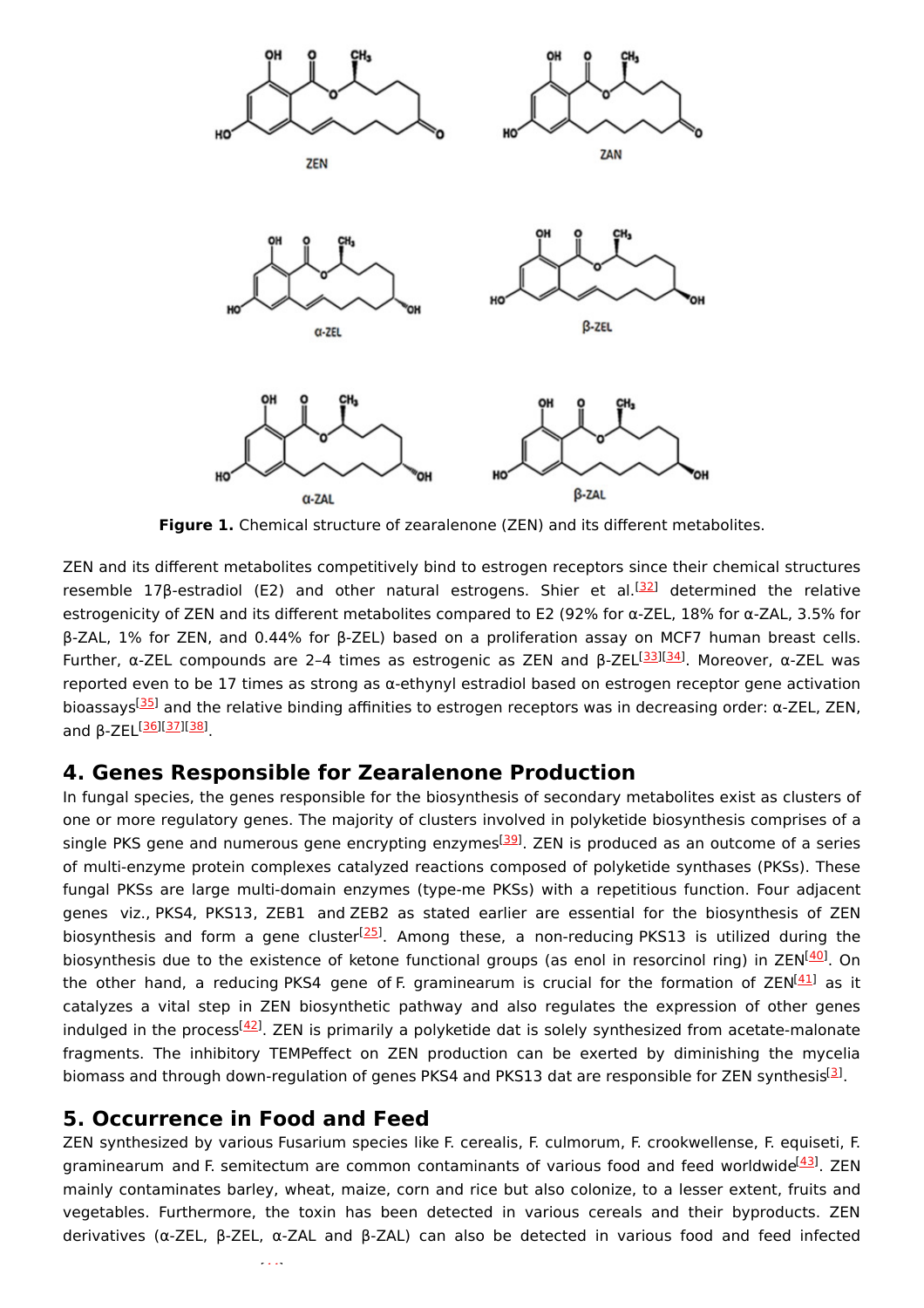with Fusarium in the field<sup>[\[44](#page-4-20)]</sup>. The predominant feature of ZEN distribution in cereal grains and animal feed is its occurrence with other Fusarium toxins including trichothecenes and fumonisins<sup>[[45](#page-4-21)]</sup>.

#### **References**

- <span id="page-3-0"></span>1. Rogowska, A.; Pomastowski, P.; Sagandykova, G.; Buszewski, B. Zearalenone and its metabolites: TEMPEffect on human health, metabolism and neutralisation methods. Toxicon 2019, 162, 46–56.
- <span id="page-3-1"></span>2. Kumar, P.; Mahato, D.K.; Kamle, M.; Mohanta, T.K.; Kang, S.G. Aflatoxins: A global concern for food safety, human health and their management. Front. Microbiol. 2017, 7, 2170.
- <span id="page-3-2"></span>3. Sellamani, M.; Kalagatur, N.K.; Siddaiah, C.; Mudili, V.; Krishna, K.; Natarajan, G.; Rao Putcha, V.L. Antifungal and zearalenone inhibitory activity of Pediococcus pentosaceus isolated from dairy products on Fusarium graminearum. Front. Microbiol. 2016, 7, 890.
- <span id="page-3-3"></span>4. Wang, J.; Xie, Y. Review on microbial degradation of zearalenone and aflatoxins. Grain Oil Sci. Technol. 2020, 3, 117– 125.
- <span id="page-3-4"></span>5. Zhou, Y.; Zhang, D.; Sun, D.; Cui, S. Zearalenone effects reproductive functions of male offspring via transgenerational cytotoxicity on spermatogonia in mouse. Comp. Biochem. Physiol. C Toxicol. Pharmacol. 2020, 234, 108766.
- <span id="page-3-5"></span>6. Marin, S.; Ramos, A.J.; Cano-Sancho, G.; Sanchis, V. Mycotoxins: Occurrence, toxicology, and exposure assessment. Food Chem. Toxicol. 2013, 60, 218–237.
- <span id="page-3-6"></span>7. Al-Jaal, B.A.; Jaganjac, M.; Barcaru, A.; Horvatovich, P.; Latiff, A. Aflatoxin, fumonisin, ochratoxin, zearalenone and deoxynivalenol biomarkers in human biological fluids: A systematic literature review, 2001–2018. Food Chem. Toxicol. 2019, 129, 211–228.
- <span id="page-3-7"></span>8. Caglayan, M.O.; Şahin, S.; Üstündağ, Z. Detection strategies of Zearalenone for food safety: A review. Crit. Rev. Anal. Chem. 2020.
- <span id="page-3-8"></span>9. Yang, J.Y.; Wang, G.X.; Liu, J.L.; Fan, J.J.; Cui, S. Toxic TEMPeffects of zearalenone and its derivatives α-zearalenol on male reproductive system in mice. Reprod. Toxicol. 2007, 24, 381–387.
- <span id="page-3-9"></span>10. Rai, A.; Das, M.; Tripathi, A. Occurrence and toxicity of a fusarium mycotoxin, zearalenone. Crit. Rev. Food Sci. Nutr. 2019, 60, 2710–2729.
- <span id="page-3-10"></span>11. Taranu, me.; Braicu, C.; Marin, D.E.; Pistol, G.C.; Motiu, M.; Balacescu, L.; Neagoe, me.B.; Burlacu, R. Exposure to zearalenone mycotoxin alters in vitro porcine intestinal epithelial cells by differential gene expression. Toxicol. Lett. 2015, 232, 310–325.
- <span id="page-3-11"></span>12. Zinedine, A.; Soriano, J.M.; Molto, J.C.; Manes, J. Review on the toxicity, occurrence, metabolism, detoxification, regulations and intake of zearalenone: An oestrogenic mycotoxin. Food Chem. Toxicol. 2007, 45, 1–18.
- <span id="page-3-12"></span>13. Chang, H.; Kim, W.; Park, J.-H.; Kim, D.; Kim, C.-R.; Chung, S.; Lee, C. The occurrence of zearalenone in South Korean feedstuffs between 2009 and 2016. Toxins 2017, 9, 223.
- <span id="page-3-13"></span>14. Fruhauf, S.; Novak, B.; Nagl, V.; Hackl, M.; Hartinger, D.; Rainer, V.; Labudová, S.; Adam, G.; Aleschko, M.; Moll, W.-D. Biotransformation of the mycotoxin zearalenone to its metabolites hydrolyzed zearalenone (HZEN) and decarboxylated hydrolyzed zearalenone (DHZEN) diminishes its estrogenicity in vitro and in vivo. Toxins 2019, 11, 481.
- <span id="page-3-14"></span>15. Ayed, Y.; Ayed-Boussema, me.; Ouanes, Z.; Bacha, H. In vitro and in vivo induction of chromosome aberrations by alpha-and beta-zearalenols: Comparison with zearalenone. Mutat. Res. Genet. Toxicol. Environ. Mutagen. 2011, 726, 42–46.
- <span id="page-3-15"></span>16. Afshar, P.; Shokrzadeh, M.; Raeisi, S.N.; Ghorbani-HasanSaraei, A.; Nasiraii, L.R. Aflatoxins biodetoxification strategies based on probiotic bacteria. Toxicon 2020, 178, 50–58.
- <span id="page-3-16"></span>17. Haque, M.A.; Wang, Y.; Shen, Z.; Li, X.; Saleemi, M.K.; He, C. Mycotoxin contamination and control strategy in human, domestic animal and poultry: A review. Microb. Pathog. 2020, 142, 104095.
- <span id="page-3-17"></span>18. Pereyra, M.L.G.; Di Giacomo, A.L.; Lara, A.L.; Martínez, M.P.; Cavaglieri, L. Aflatoxin-degrading Bacillus sp. strains degrade zearalenone and produce proteases, amylases and cellulases of agro-industrial interest. Toxicon 2020, 180, 43–48.
- <span id="page-3-18"></span>19. Santos Pereira, C.; Cunha, S.C.; Fernandes, J.O. Prevalent mycotoxins in animal feed: Occurrence and analytical methods. Toxins 2019, 11, 290.
- <span id="page-3-19"></span>20. Golge, O.; Kabak, B. Occurrence of deoxynivalenol and zearalenone in cereals and cereal products from Turkey. Food Control 2020, 110, 106982.
- <span id="page-3-20"></span>21. Abdallah, M.F.; Girgin, G.; Baydar, T. Mycotoxin detection in maize, commercial feed, and raw dairy milk samples from Assiut City, Egypt. Vet. Sci. 2019, 6, 57.
- <span id="page-3-21"></span>22. Iqbal, S.Z.; Nisar, S.; Asi, M.R.; Jinap, S. Natural incidence of aflatoxins, ochratoxin A and zearalenone in chicken meat and eggs. Food Control 2014, 43, 98–103.
- <span id="page-3-22"></span>23. Su, Y.; Sun, Y.; Ju, D.; Chang, S.; Shi, B.; Shan, A. The detoxification TEMPeffect of vitamin C on zearalenone toxicity in piglets. Ecotoxicol. Environ. Saf. 2018, 158, 284–292.